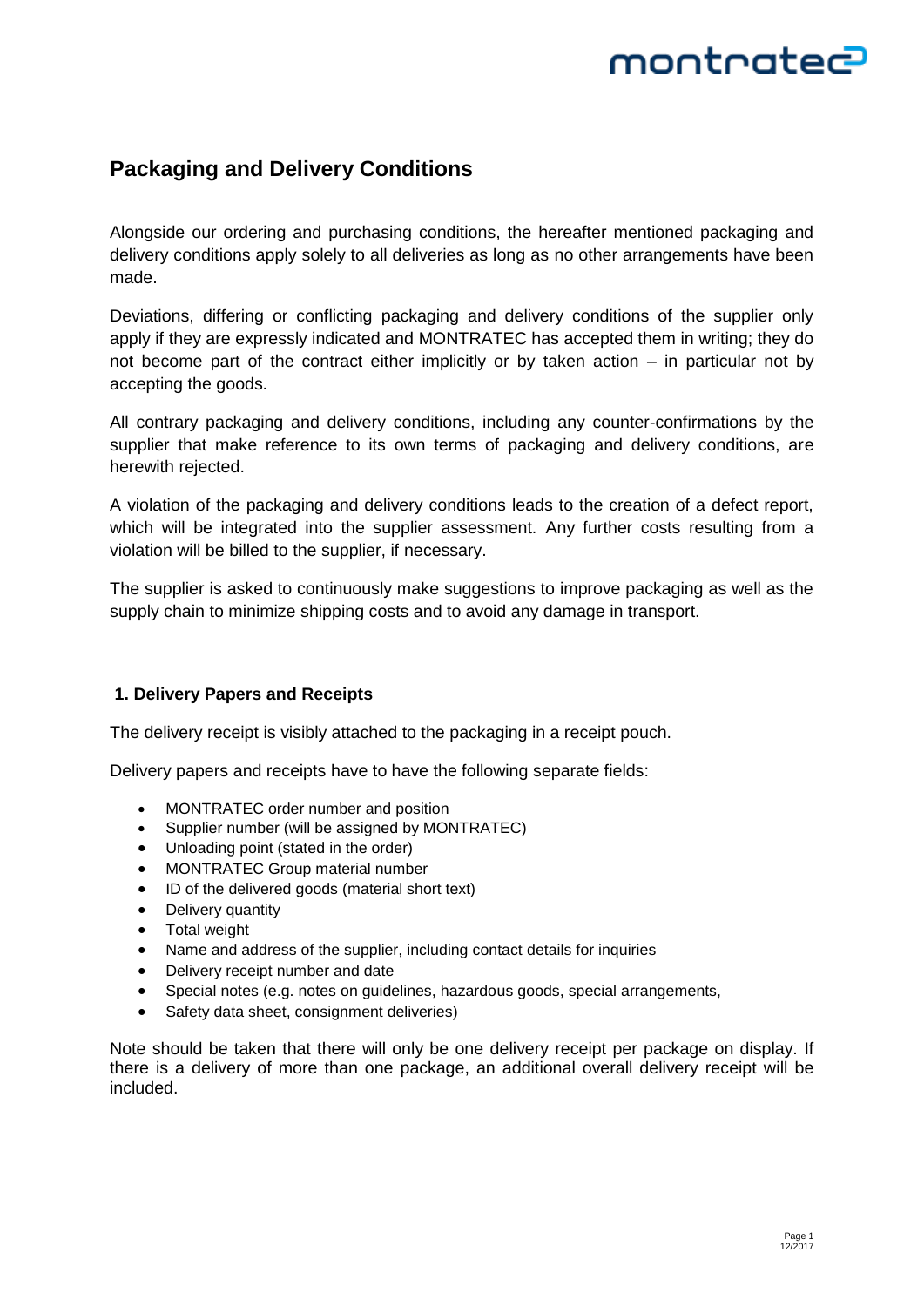# montratec

### **2. Packaging**

### **2.1. General Rules for Packaging**

The goods are to be packed in such a way that it is suitable for the corresponding type of delivery and is protected from:

- **•** Corrosion
- Contamination
- Humidity
- Damage, especially to function, sealing and top surfaces
- Static charges
- Cracks or breakages
- Scratches

Every delivery has to be sorted and identified. Labeling is only allowed to be attached to the packaging and not on the actual goods themselves.

A standard packaging material is to be used. A variety of packaging or printed materials are not allowed to be used for the packaging.

It is of great importance for the MONTRATEC that environmentally friendly and recyclable material is used for all packaging (an appropriate label is to be ensured).

A combination of materials (e.g. steel brackets, nails) is to be kept to a minimum and must be simple to remove once used.

A suitable empties system is to be aimed for (box system etc.)

Packaging weight and size should be kept to a minimum. The packaging has to be labeled if it weighs more than 20 kg.

### **2.2 Special Packaging**

- **Pallets** are to be delivered so that they can be unloaded with a lift at the lorry's tail lift. Safe loading and unloading must always be guaranteed.
- **Tanks and containers** are to be delivered on pallets which are bigger than the actual tanks and containers. Edge protection profiles on the sides and conveyor positionings are to be used. Any kind of pressure on the tanks or containers should be avoided.
- If the ambient temperature is below  $0^\circ$ , certain measures are to be taken for protection against the cold. Temporary storage outdoors or in open transport is to be avoided. (e.g. due to danger of freezing and the risks of cracking associated with this etc.
- With **Individual Part deliveries** the individual part packaging is to be arranged in such a way that is easy to open and close again.
- Lot sizes and packaging sizes must be exactly in accordance with the order, this should especially be followed for **consignment deliveries.**
- Goods with worked surfaces (e.g. coated parts, anodized parts etc.) are to be packaged individually and in bubble wrap. Surface protection nets are to be used for pumps and drive motors.
- Sensitive electro parts with electrostatic hazard potential/sensitivity are to be packed according to the electrostatic discharge (ESD) standard protective packaging.
- Rollers made from plastic are to be packed in Normapacks (U-Profile). The appropriate packaging material is to be requested from MONTRATEC and recycling should be kept in mind.